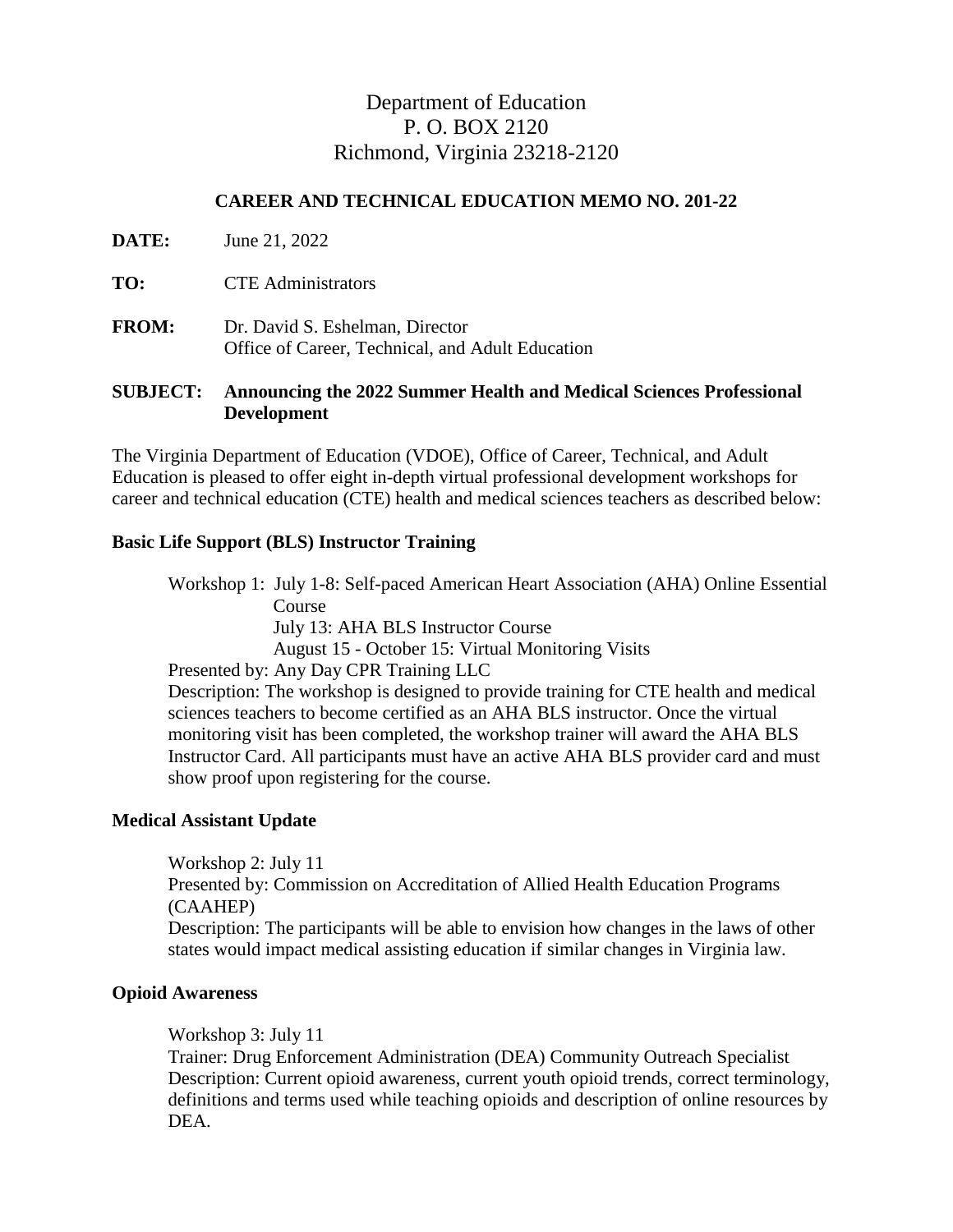#### **REVIVE Training**

#### Workshop 4: July 11

Trainer: Virginia Department of Behavioral Health and Developmental Services Description: REVIVE! is the Opioid Overdose and Naloxone Education (OONE) program for the Commonwealth of Virginia. REVIVE! Provides training on how to recognize and respond to an opioid overdose emergency using naloxone.

#### **Dental Careers Update**

Workshop 5: July 14 Trainers: Virginia Board of Dentistry Description: This presentation will explain the different areas of discipline that dental assistants are facing. The workshop will also provide the Board of Dentistry updates including regulatory changes that impact dental assistants.

#### **Nurse Aide and Practical Nursing Update**

Workshop 6: July 18 Trainers: Virginia Board of Nursing Description: This two-part presentation will offer regulatory updates and/or changes that impact nursing aides and practical nurses.

#### **Youth Mental Health First Aid Training**

Workshop 7: July 18

Trainers: Virginia Department of Behavioral Health and Developmental Services Description: The workshop is designed to provide training for CTE health and medical sciences teachers to identify, understand and respond to signs of common youth mental health challenges among children and adolescents 12 to 18 years of age. Participants must complete the required pre-course preparation course by July 11. Once the virtual pre-course preparation is completed, the workshop trainer will send Zoom link to all registered participants on or before July 15. Participants are required to have cameras on.

# **VDOE Michele Green-Wright (MGW) Annual Pharmacy Technician Instructor Symposium**

Workshop 8: July 26-27

Description: The 2-day symposium will provide training and instruction in the methods of teaching, labs, testing and evaluation, and other subject matter to meet requirements of the Accreditation Council for Pharmacy Education and national testing.

Teachers are encouraged to preregister early using the online [registration link,](https://www.surveymonkey.com/r/HealthandMedicalSciencesSummerPD) as space is limited. Registration must be submitted by July 5, 2022, and all registered participants will receive a Zoom meeting link on or before July 6, 2022. There is no registration fee for the virtual workshops. Participants are responsible for all technology related hardware to include a computer, microphone, and a webcam. Each participant must also be able to access the Internet.